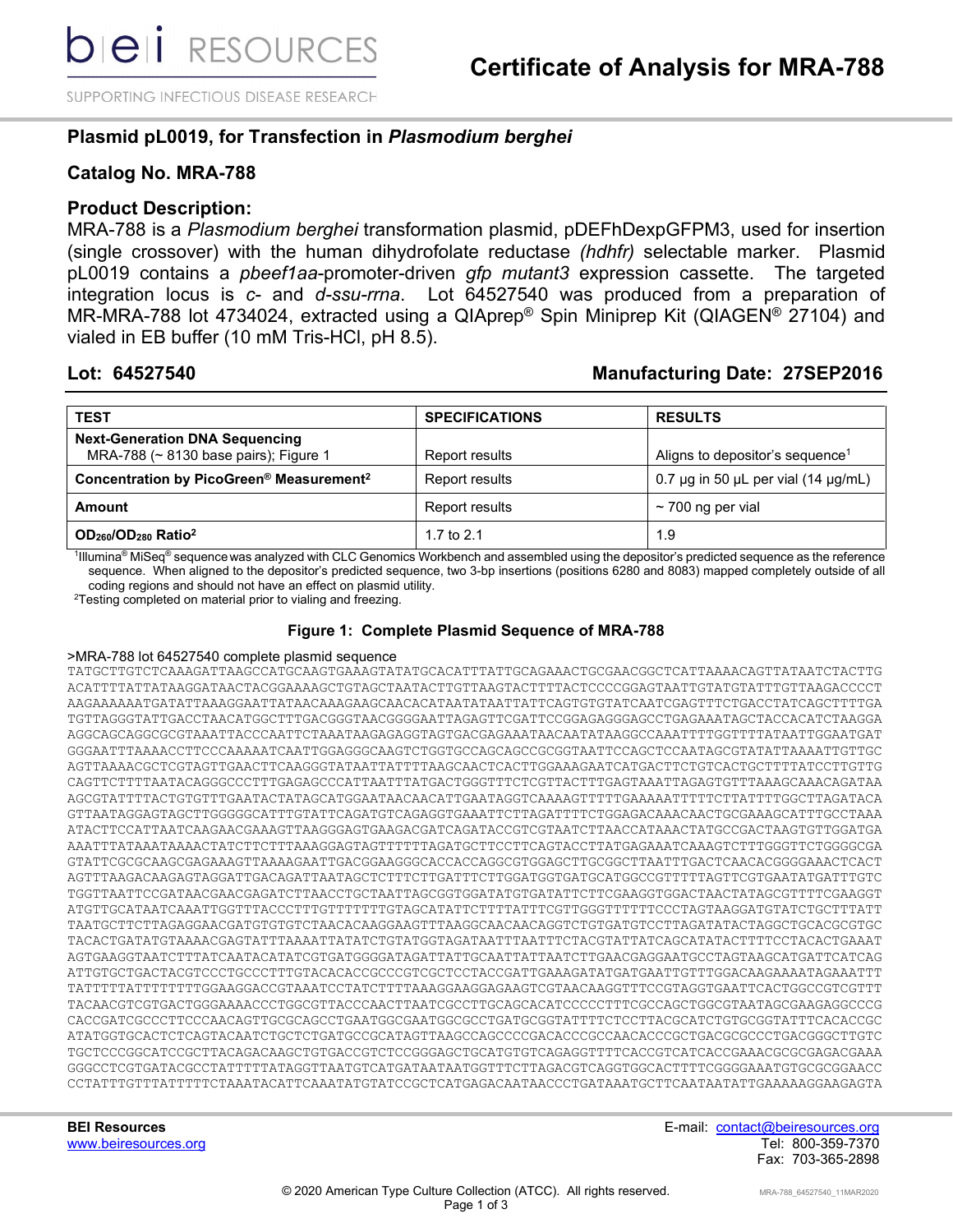**bieli** RESOURCES

# **Certificate of Analysis for MRA-788**

SUPPORTING INFECTIOUS DISEASE RESEARCH

TGAGTATTCAACATTTCCGTGTCGCCCCTTATTCCCTTTTTTGCGGCATTTTTGCCTGTTTTTTGCTCACCCAGAAAACGCTGGTGAAAGTAAAAGA TGCTGAAGATCAGTTGGGTGCACGAGTGGGTTACATCGAACTGGATCTCAACAGCGGTAAGATCCTTGAGAGTTTTCGCCCCGAAGAACGTTTTCCA ATGATGAGCACTTTTAAAGTTCTGCTATGTGGCGCGGTATTATCCCGTATTGACGCCGGGCAAGAGCAACTCGGTCGCCGCATACACTATTCTCAGA ATGACTTGGTTGAGTACTCACCAGTCACAGAAAAGCATCTTACGGATGGCATGACAGTAAGAGAATTATGCAGTGCTGCCATAACCATGAGTGATAA CACTGCGGCCAACTTACTTCTGACAACGATCGGAGGACCGAAGGAGCTAACCGCTTTTTTGCACAACATGGGGGATCATGTAACTCGCCTTGATCGT TGGGAACCGGAGCTGAATGAAGCCATACCAAACGACGAGCGTGACACCACGATGCCTGTAGCAATGGCAACAACGTTGCGCAAACTATTAACTGGCG AACTACTTACTCTAGCTTCCCGGCAACAATTAATAGACTGGATGGAGGCGGATAAAGTTGCAGGACCACTTCTGCGCTCGGCCCTTCCGGCTGGCTG GTTTATTGCTGATAAATCTGGAGCCGGTGAGCGTGGGTCTCGCGGTATCATTGCAGCACTGGGGCCAGATGGTAAGCCCTCCCGTATCGTAGTTATC TACACGACGGGGAGTCAGGCAACTATGGATGAACGAAATAGACAGATCGCTGAGATAGGTGCCTCACTGATTAAGCATTGGTAACTGTCAGACCAAG TTTACTCATATATACTTTAGATTGATTTAAAACTTCATTTTTAATTTAAAAGGATCTAGGTGAAGATCCTTTTTGATAATCTCATGACCAAAATCCC TTAACGTGAGTTTTCGTTCCACTGAGCGTCAGACCCCGTAGAAAAGATCAAAGGATCTTCTTGAGATCCTTTTTTTCTGCGCGTAATCTGCTGCTTG CAAACAAAAAAACCACCGCTACCAGCGGTGGTTTGTTTGCCGGATCAAGAGCTACCAACTCTTTTTCCGAAGGTAACTGGCTTCAGCAGAGCGCAGA TACCAAATACTGTTCTTCTAGTGTAGCCGTAGTTAGGCCACCACTTCAAGAACTCTGTAGCACCGCCTACATACCTCGCTCTGCTAATCCTGTTACC AGTGGCTGCTGCCAGTGGCGATAAGTCGTGTCTTACCGGGTTGGACTCAAGACGATAGTTACCGGATAAGGCGCAGCGGTCGGGCTGAACGGGGGGT TCGTGCACACAGCCCAGCTTGGAGCGAACGACCTACACCGAACTGAGATACCTACAGCGTGAGCTATGAGAAAGCGCCACGCTTCCCGAAGGGAGAA AGGCGGACAGGTATCCGGTAAGCGGCAGGGTCGGAACAGGAGAGCGCACGAGGGAGCTTCCAGGGGGAAACGCCTGGTATCTTTATAGTCCTGTCGG GTTTCGCCACCTCTGACTTGAGCGTCGATTTTTGTGATGCTCGTCAGGGGGGCGGAGCCTATGGAAAAACGCCAGCAACGCGGCCTTTTTACGGTTC CTGGCCTTTTGCTGGCCTTTTGCTCACATGTTCTTTCCTGCGTTATCCCCTGATTCTGTGGATAACCGTATTACCGCCTTTGAGTGAGCTGATACCG CTCGCCGCAGCCGAACGACCGAGCGCAGCGAGTCAGTGAGCGAGGAAGCGGAAGAGCGCCCAATACGCAAACCGCCTCTCCCCGCGCGTTGGCCGAT TCATTAATGCAGCTGGCACGACAGGTTTCCCGACTGGAAAGCGGGCAGTGAGCGCAACGCAATTAATGTGAGTTAGCTCACTCATTAGGCACCCCAG GCTTTACACTTTATGCTTCCGGCTCGTATGTTGTGTGGAATTGTGAGCGGATAACAATTTCACACAGGAAACAGCTATGACCATGATTACGCCAAGC TTGATAATTCCTGCAGCCCAGCTTAATTCTTTTCGAGCTCTTTATGCTTAAGTTTACAATTTAATATTCATACTTTAAGTATTTTTTGTAGTATCCT AGATATTGTGCTTTAAATGCTCACCCCTCAAAGCACCAGTAATATTTTCATCCACTGAAATACCATTAAATTTTCAAAAAAATACTATGCATATAAT GTTATACATATAAACATAAAACGCCATGTAAATCAAAAAATATATAAAAATATGTATAAAAATAAATATGCACTAAATATAAGCTAATTATGCATAA AAATTAAAGTGCCCTTTATTAACTAGTCGTAATTATTTATATTTCTATGTTATAAAAAAATCCTCATATAATAATATAATTAATATATGTAATGTTT TTTTTATTTTATAATTTTAATATAAAATAATATGTAAATTAATTCAAAAAATAAATATAATTGTTGTGAAACAAAAAACGTAATTTTTTCATTTGCC TTCAAAATTTAAATTTATTTTAATATTTCCTAAAATATATATACTTTGTGTATAAATATATAAAAATATATATTTGCTTATAAATAAATAAAAAATT TTATAAAACATAGGGGGATCTATGGTTGGTTCGCTAAACTGCATCGTCGCTGTGTCCCAGAACATGGGCATCGGCAAGAACGGGGACCTGCCCTGGC CACCGCTCAGGAACGAATTTAGATATTTCCAGAGAATGACCACAACCTCTTCAGTAGAAGGTAAACAGAATCTGGTGATTATGGGTAAGAAGACCTG GTTCTCCATTCCTGAGAAGAATCGACCTTTAAAGGGTAGAATTAATTTAGTTCTCAGCAGAGAACTCAAGGAACCTCCACAAGGAGCTCATTTTCTT TCCAGAAGTCTAGATGATGCCTTAAAACTTACTGAACAACCAGAATTAGCAAATAAAGTAGACATGGTCTGGATAGTTGGTGGCAGTTCTGTTTATA AGGAAGCCATGAATCACCCAGGCCATCTTAAACTATTTGTGACAAGGATCATGCAAGACTTTGAAAGTGACACGTTTTTTCCAGAAATTGATTTGGA GAAATATAAACTTCTGCCAGAATACCCAGGTGTTCTCTCTGATGTCCAGGAGGAGAAAGGCATTAAGTACAAATTTGAAGTATATGAGAAGAATGAT TAAAGATCCCGTTTTTCTTACTTATATATTTATACCAATTGATTGTATTTATAACTGTAAAAATGTGTATGTTGTGTGCATATTTTTTTTTGTGCAT GCACATGCATGTAAATAGCTAAAATTATGAACATTTTATTTTTTGTTCAGAAAAAAAAAACTTTACACACATAAAATGGCTAGTATGAATAGCCATA TTTTATATAAATTAAATCCTATGAATTTATGACCATATTAAAAATTTAGATATTTATGGAACATAATATGTTTGAAACAATAAGACAAAATTATTAT TATTATTATTATTTTTACTGTTATAATTATGTTGTCTCTTCAATGATTCATAAATAGTTGGACTTGATTTTTAAAATGTTTATAATATGATTAGCAT AGTTAAATAAAAAAAGTTGAAAAATTAAAAAAAAACATATAAACACAAATGATGTTTTTTCCTTCAATTTCGATGGGTACCCTCGAGGCTAGCGATA TCGAATTCCTGCAGCCCAGCTTAATTCTTTTCGAGCTCTTTATGCTTAAGTTTACAATTTAATATTCATACTTTAAGTATTTTTTGTAGTATCCTAG ATATTGTGCTTTAAATGCTCACCCCTCAAAGCACCAGTAATATTTTCATCCACTGAAATACCATTAAATTTTCAAAAAAATACTATGCATATAATGT TATACATATAAACATAAAACGCCATGTAAATCAAAAAATATATAAAAATATGTATAAAAATAAATATGCACTAAATATAAGCTAATTATGCATAAAA ATTAAAGTGCCCTTTATTAACTAGTCGTAATTATTTATATTTCTATGTTATAAAAAAATCCTCATATAATAATATAATTAATATATGTAATGTTTTT TTTATTTTATAATTTTAATATAAAATAATATGTAAATTAATTCAAAAAATAAATATAATTGTTGTGAAACAAAAAACGTAATTTTTTCATTTGCCTT CAAAATTTAAATTTATTTTAATATTTCCTAAAATATATATACTTTGTGTATAAATATATAAAAATATATATTTGCTTATAAATAAATAAAAAATTTT ATAAAACATAGGGGGATCCATGAGTAAAGGAGAAGAACTTTTCACTGGAGTTGTCCCAATTCTTGTTGAATTAGATGGTGATGTTAATGGGCACAAA TTTTCTGTCAGTGGAGAGGGTGAAGGTGATGCAACATACGGAAAACTTACCCTTAAATTTATTTGCACTACTGGAAAACTACCTGTTCCATGGCCAA CACTTGTCACTACTTTCGGTTATGGTGTTCAATGCTTTGCGAGATACCCAGATCATATGAAACAGCATGACTTTTTCAAGAGTGCCATGCCCGAAGG TTATGTACAGGAAAGAACTATATTTTTCAAAGATGACGGGAACTACAAGACACGTGCTGAAGTCAAGTTTGAAGGTGATACCCTTGTTAATAGAATC GAGTTAAAAGGTATTGATTTTAAAGAAGATGGAAACATTCTTGGACACAAATTGGAATACAACTATAACTCACACAATGTATACATCATGGCAGACA AACAAAAGAATGGAATCAAAGTTAACTTCAAAATTAGACACAACATTGAAGATGGAAGCGTTCAACTAGCAGACCATTATCAACAAAATACTCCAAT TGGCGATGGCCCTGTCCTTTTACCAGACAACCATTACCTGTCCACACAATCTGCCCTTTCGAAAGATCCCAACGAAAAGAGAGACCACATGGTCCTT CTTGAGTTTGTAACAGCTGCTGGGATTACACATGGCATGGATGAACTATACAAATAAATGGATCCCGTTTTTCTTACTTATATATTTATACCAATTG ATTGTATTTATAACTGTAAAAATGTGTATGTTGTGTGCATATTTTTTTTTGTGCATGCACATGCATGTAAATAGCTAAAATTATGAACATTTTATTT TTTGTTCAGAAAAAAAAAACTTTACACACATAAAATGGCTAGTATGAATAGCCATATTTTATATAAATTAAATCCTATGAATTTATGACCATATTAA AAATTTAGATATTTATGGAACATAATATGTTTGAAACAATAAGACAAAATTATTATTATTATTATTATTTTTACTGTTATAATTATGTTGTCTCTTC AATGATTCATAAATAGTTGGACTTGATTTTTAAAATGTTTATAATATGATTAGCATAGTTAAATAAAAAAAGTTGAAAAATTAAAAAAAAACATATA AACACAAATGATGTTTTTTCCTTCAATTTCGATGGGTACCGAGCTCGAATTCAACCTGGTTGATCTTGCCAGTAGTCA

**BEI Resources** E-mail: contact@beiresources.org Fax: 703-365-2898